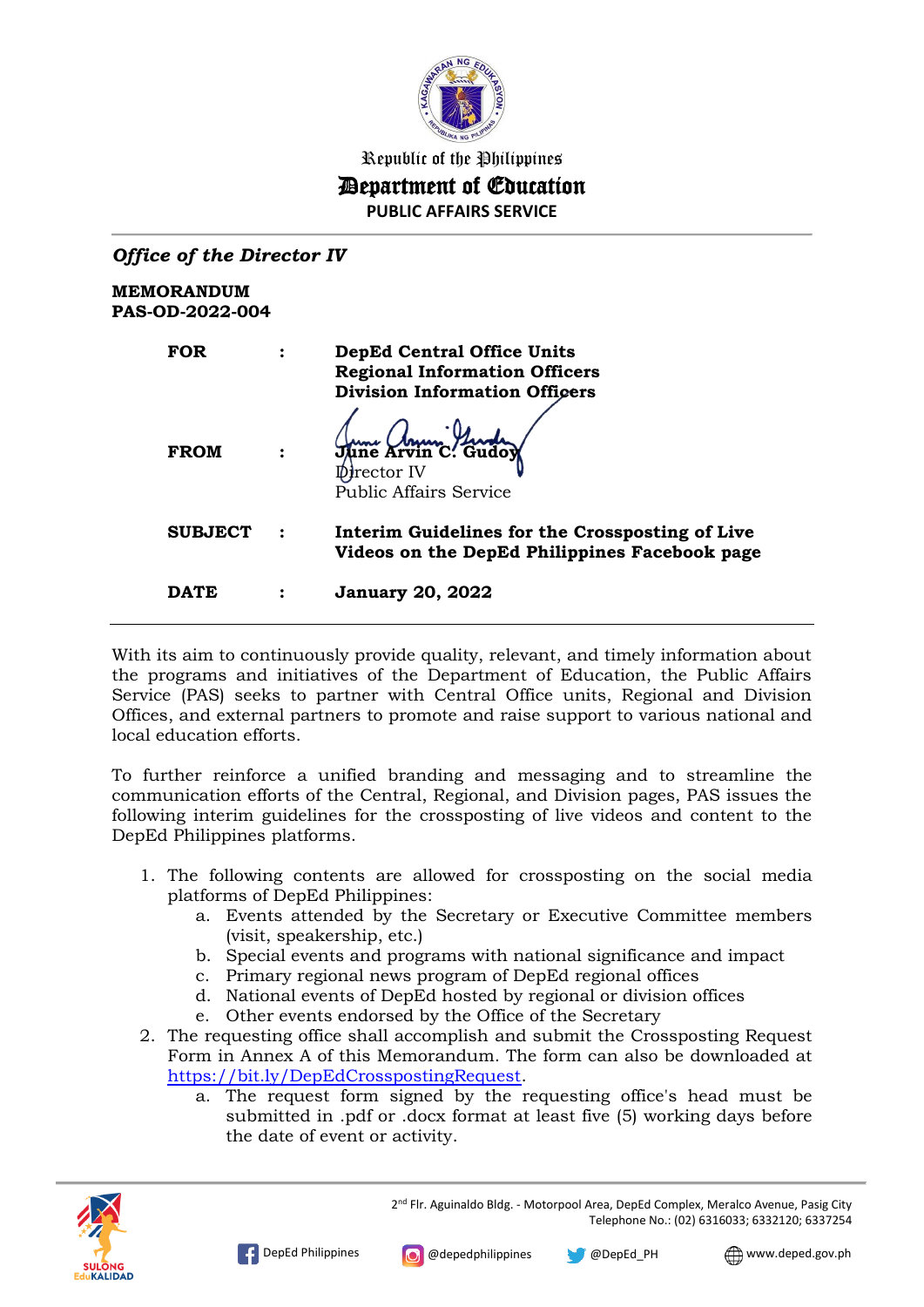

### Republic of the Philippines Department of Education **PUBLIC AFFAIRS SERVICE**

#### *Office of the Director IV*

- b. The accomplished form shall be submitted to  $cmu/a$  deped.gov.ph and [janssen.cabrera@deped.gov.ph](mailto:janssen.cabrera@deped.gov.ph) together with the requested supporting documents.
- c. The PAS Director shall approve the requests for crossposting.
- 3. The page administrator of the requesting office shall establish a crossposting relationship with the DepEd Philippines page once their request to crosspost is approved.
	- a. Crossposting of the requesting office's page to DepEd Philippines shall be set to manual crossposting by default. Automatic crossposting shall be allowed temporarily during the conduct of the program/activity.
	- b. Crossposting of the DepEd Philippines page to Central Office, regional and division pages shall be set to automatic crossposting.
- 4. The assigned staff of the requesting office may be granted temporary access to the specified DepEd Philippines platform/s during the indicated date and time, if necessary. Access to the platform shall be removed after the conduct of the event or program.
- 5. The page administrators of DepEd Philippines shall follow a program grid to avoid congestion of content and to ensure maximum reach for the page. Only a maximum of three (3) live and non-live videos from any source shall stream per hour block.
- 6. Division pages are enjoined to crosspost to their respective regional office's page if the content specifically concerns their regional and division stakeholders.
- 7. The post caption shall be included in the request and shall be reviewed/approved by the DepEd Philippines page administrator or the PAS Director. See Annex B for tips and samples in writing captions.

For clarifications and inquiries, email [pas@deped.gov.ph.](mailto:pas@deped.gov.ph)

Immediate dissemination of this Memorandum is desired. For appropriate action and compliance.

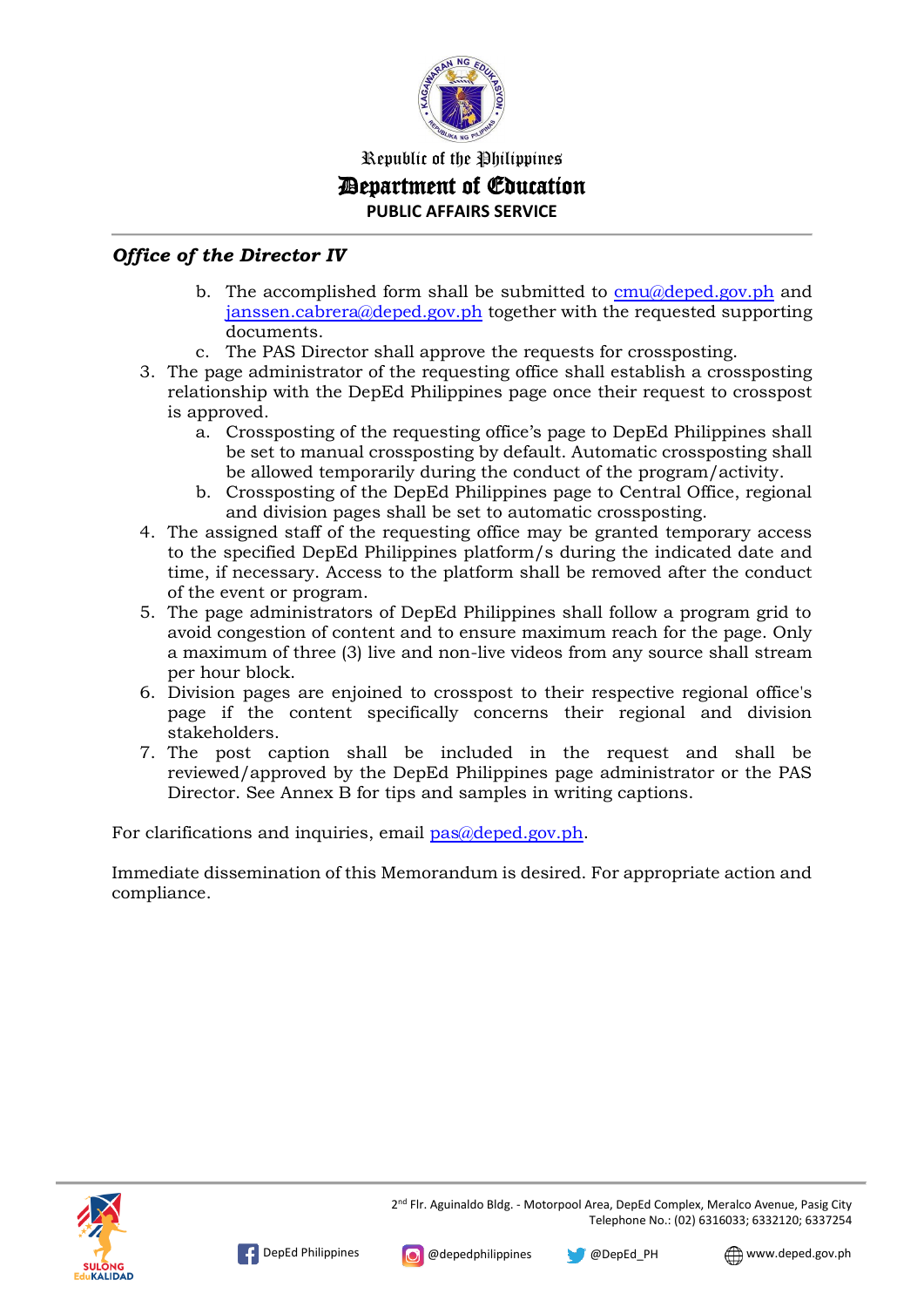

Republic of the Philippines

## Department of Education

**PUBLIC AFFAIRS SERVICE**

## *Office of the Director IV*

#### **Annex A: Crossposting Request Form**

|                                                                                                                                                       |                 |                                    |                                       |                                   | PAS-PD, CMU    |
|-------------------------------------------------------------------------------------------------------------------------------------------------------|-----------------|------------------------------------|---------------------------------------|-----------------------------------|----------------|
|                                                                                                                                                       |                 |                                    |                                       |                                   | Tracking No.   |
| DepEd platform<br>requested for<br>crossposting                                                                                                       | $\Box$ Facebook | (DepEd Philippines)                | $\Box$ YouTube<br>(DepEd Philippines) |                                   | $\Box$ Others: |
| <b>Requesting office</b>                                                                                                                              |                 |                                    |                                       | Date of<br>application            |                |
| Title of<br>event/activity                                                                                                                            |                 |                                    |                                       | No. of<br>participants            |                |
| Background or<br>purpose of request                                                                                                                   |                 |                                    |                                       |                                   |                |
| Give a short introduction<br>about the event/activity                                                                                                 |                 |                                    |                                       |                                   |                |
| Date of<br>event/activity                                                                                                                             |                 |                                    |                                       | Time of event/activity            |                |
| Venue                                                                                                                                                 |                 | $\Box$ Virtual (specify platform): |                                       | $\Box$ Onsite (specify location): |                |
| <b>List of DepEd</b>                                                                                                                                  | 1.              |                                    |                                       |                                   |                |
| officials present                                                                                                                                     | 2.<br>3.        |                                    |                                       |                                   |                |
| Specify name of official<br>and designation                                                                                                           |                 |                                    |                                       |                                   |                |
| List of other key<br>officials/VIPs present                                                                                                           | 1.<br>2.<br>3.  |                                    |                                       |                                   |                |
| Specify name of<br>official, designation, and<br>agency/office                                                                                        |                 |                                    |                                       |                                   |                |
| <b>Suggested post</b><br>caption                                                                                                                      |                 |                                    |                                       |                                   |                |
| Include relevant hashtags                                                                                                                             |                 |                                    |                                       |                                   |                |
| For offices requesting access to DepEd Philippines platforms<br>Email address of their<br><b>URL of Facebook account:</b><br>Name of staff requesting |                 |                                    |                                       |                                   |                |
| access:                                                                                                                                               |                 | <b>Facebook account:</b>           |                                       |                                   |                |
|                                                                                                                                                       |                 |                                    |                                       |                                   |                |
| Prepared by: (signature over printed name)<br><b>Authorized by:</b> (signature over printed name)                                                     |                 |                                    |                                       |                                   |                |

| <b>Prepared by:</b> (signature over printed name) | <b>Authorized by:</b> (signature over printed name) |       |  |
|---------------------------------------------------|-----------------------------------------------------|-------|--|
|                                                   |                                                     |       |  |
|                                                   |                                                     |       |  |
|                                                   |                                                     |       |  |
| Requesting staff                                  | Head of office                                      |       |  |
|                                                   |                                                     |       |  |
| Position:<br>Date:                                | Position:                                           | Date: |  |



2<sup>nd</sup> Flr. Aguinaldo Bldg. - Motorpool Area, DepEd Complex, Meralco Avenue, Pasig City Telephone No.: (02) 6316033; 6332120; 6337254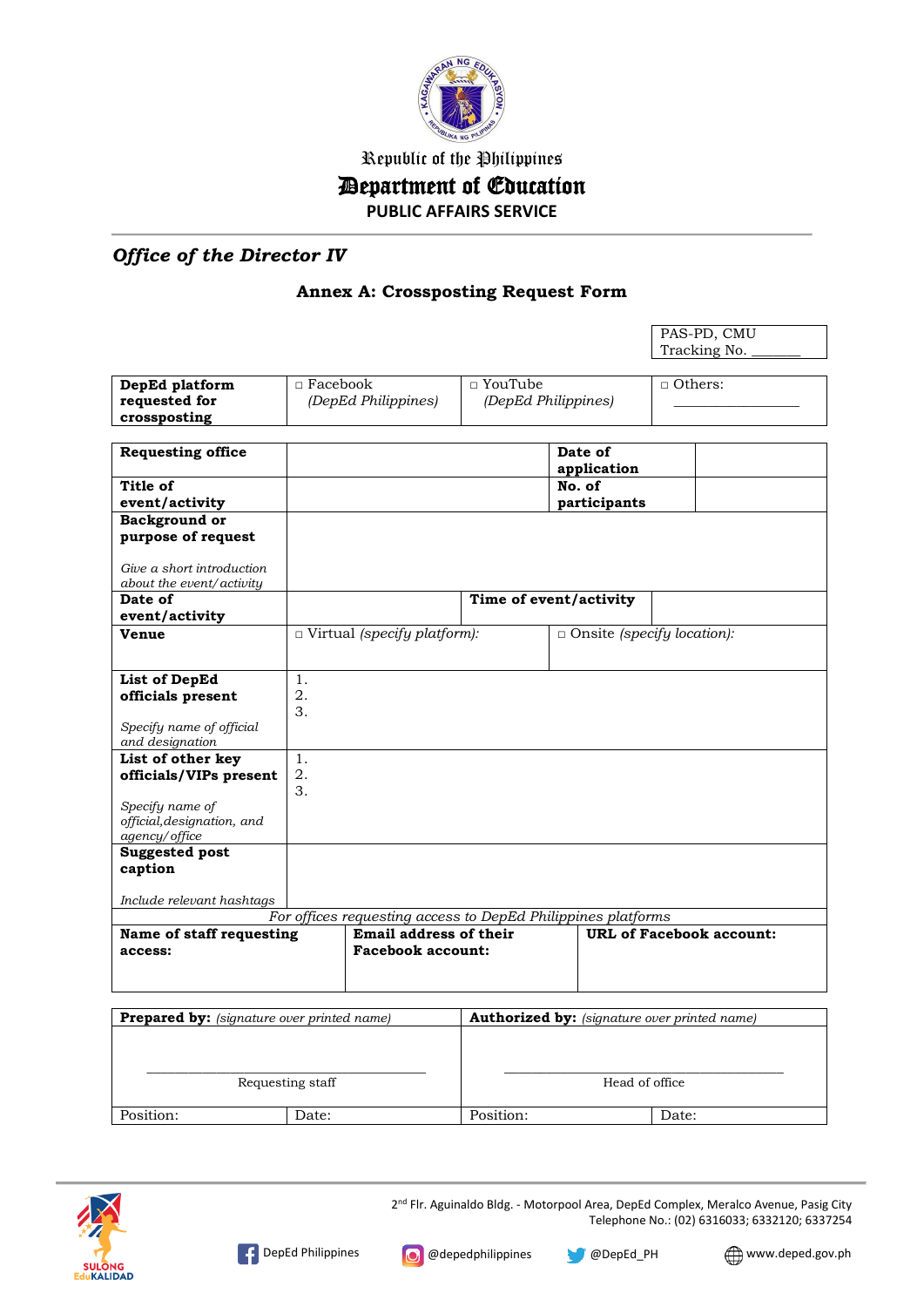

## Republic of the Philippines Department of Education **PUBLIC AFFAIRS SERVICE**

### *Office of the Director IV*

| <b>Action Slip</b> (to be filled out by CMU staff) |       |                                    |                              |  |
|----------------------------------------------------|-------|------------------------------------|------------------------------|--|
| <b>Received by:</b> (signature over printed name)  |       | □ Approved                         | $\Box$ Declined<br>Reason/s: |  |
| Position:                                          | Date: |                                    |                              |  |
| PAS-PD, CMU                                        |       | <b>PAS</b>                         |                              |  |
| Janssen S. Cabrera<br>Administrative Officer IV    |       | June Arvin C. Gudoy<br>Director IV |                              |  |
| Date:                                              |       | Date:                              |                              |  |

#### **Terms of request**

1. The request form signed by the requesting office's head must be submitted in **.pdf or .docx format at least five (5) working days** before the date of event or activity.

2. The accomplished form shall be submitted to **[cmu@deped.gov.ph](mailto:cmu@deped.gov.ph)** and **[janssen.cabrera@deped.gov.ph](mailto:janssen.cabrera@deped.gov.ph)** together with the requested supporting documents:

- a. Event briefer or concept note
- b. Program of activities
- c. Social media card or promotional materials in .png format (with post captions)
- d. Other relevant supporting documents